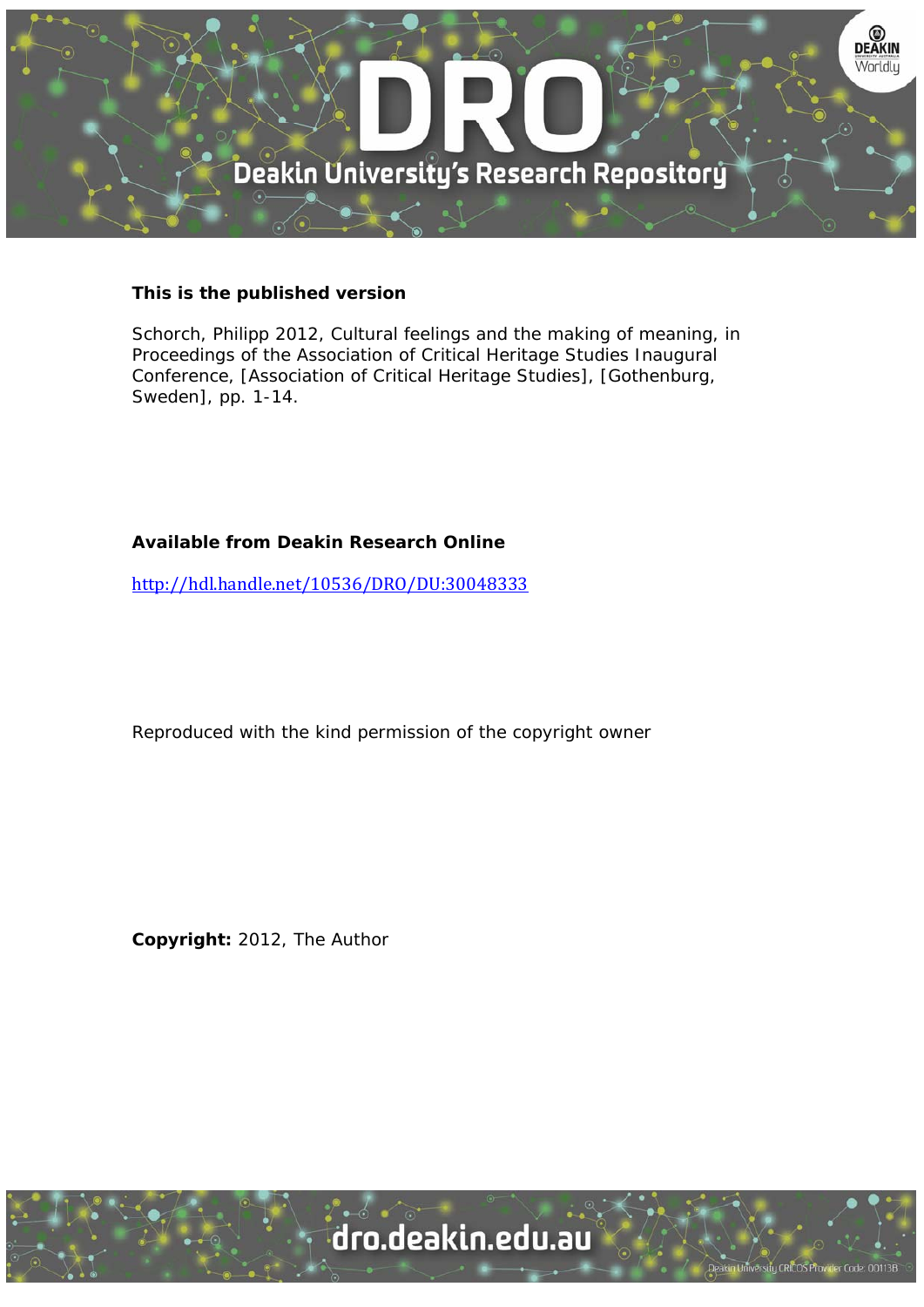### **Critical Heritage Studies Conference**

*Cultural Feelings and the Making of Meaning*

Dr. Philipp Schorch Alfred Deakin Research Institute (ADRI) Deakin University Melbourne, Australia

philipp.schorch@deakin.edu.au

Deakin University 221 Burwood Highway Burwood, VIC 3125

Philipp Schorch is a Research Fellow at the Alfred Deakin Research Institute (ADRI) and the Cultural Heritage Centre for Asia and the Pacific (CHCAP) at Deakin University. He received his PhD in Museum & Heritage Studies from Victoria University of Wellington in partnership with the Museum of New Zealand Te Papa Tongarewa.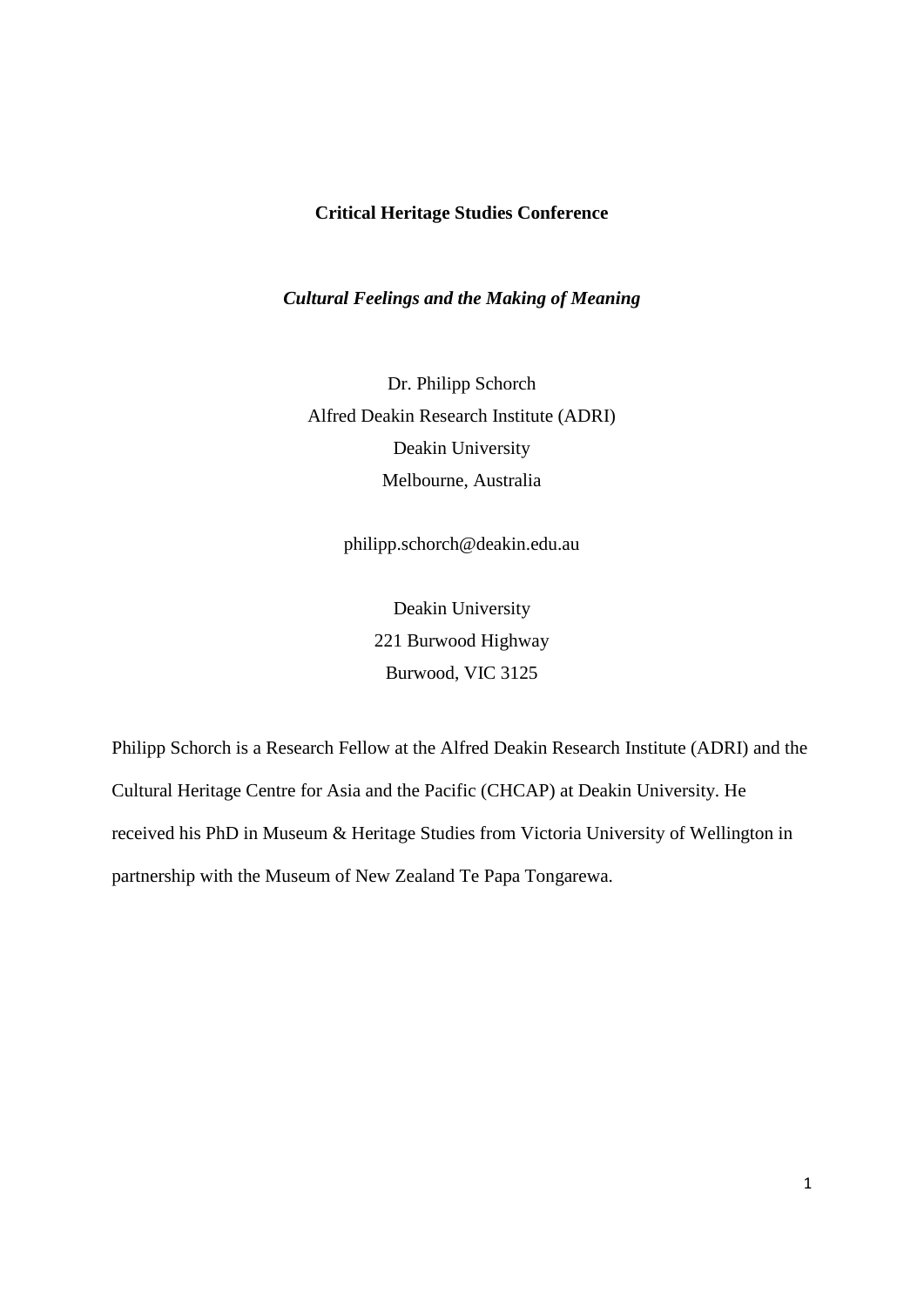#### **Introduction**

*When I think of Māori* for some reason I am associating the marae…it really resonated with me…When I saw it, it just *brought back the feelings* that I had had when I had been at the one in Maketu…I just really appreciated that this person was welcoming us into his life, his world and his family so to speak. (Claudia, Canada)

As Claudia in the above quotation reveals, heritage can be seen as a *Gestalt* experience that enables a transformation of the Self through the engagement with the Other. Heritage, I want to argue, is not an inherited essence but an experienced process; a process in which our emotions and feelings are enmeshed with our thoughts. In fact, the *dimensions* of thinking and feeling heritage are tightly interwoven and could never be dichotomised into separate stages. While the paper develops this argument through an analysis of a small number of narratives provided by global visitors to Te Papa, I also want to use their narrated experiences to intervene in what appears to be a growing opposition between representational and nonrepresentational forms of analysis. Given that, as Dewey (1934:18) once famously said, in 'life that is truly life, everything overlaps and merges', I consider 'distinctions' such as 'narrative' and 'affect', which are often seen as mutually exclusive human phenomena, as interrelated *traces* which make sense only in their *relations* within the Self. By embedding such a theoretical synthesis in the analysis of a lived experience, or empirical reality, I argue that we gain insights into the 'more than representational' [\(Smith, 2006\)](#page-13-0) avoiding reductionist approaches 'against the representational' and thus drawing a complex both/and rather than a simplistic either/or picture, as Waterton [\(2012 \(in press\)\)](#page-13-1) equally stresses.

The long-term narrative study of global visitors to the Museum of New Zealand Te Papa Tongarewa (Te Papa), which informs this paper, shows that the engagement with a museum space begins on a sensory, emotive and embodied level. Claudia from Canada, for example, stresses that "you really get drawn into the scene" through "sensory experiences", a

2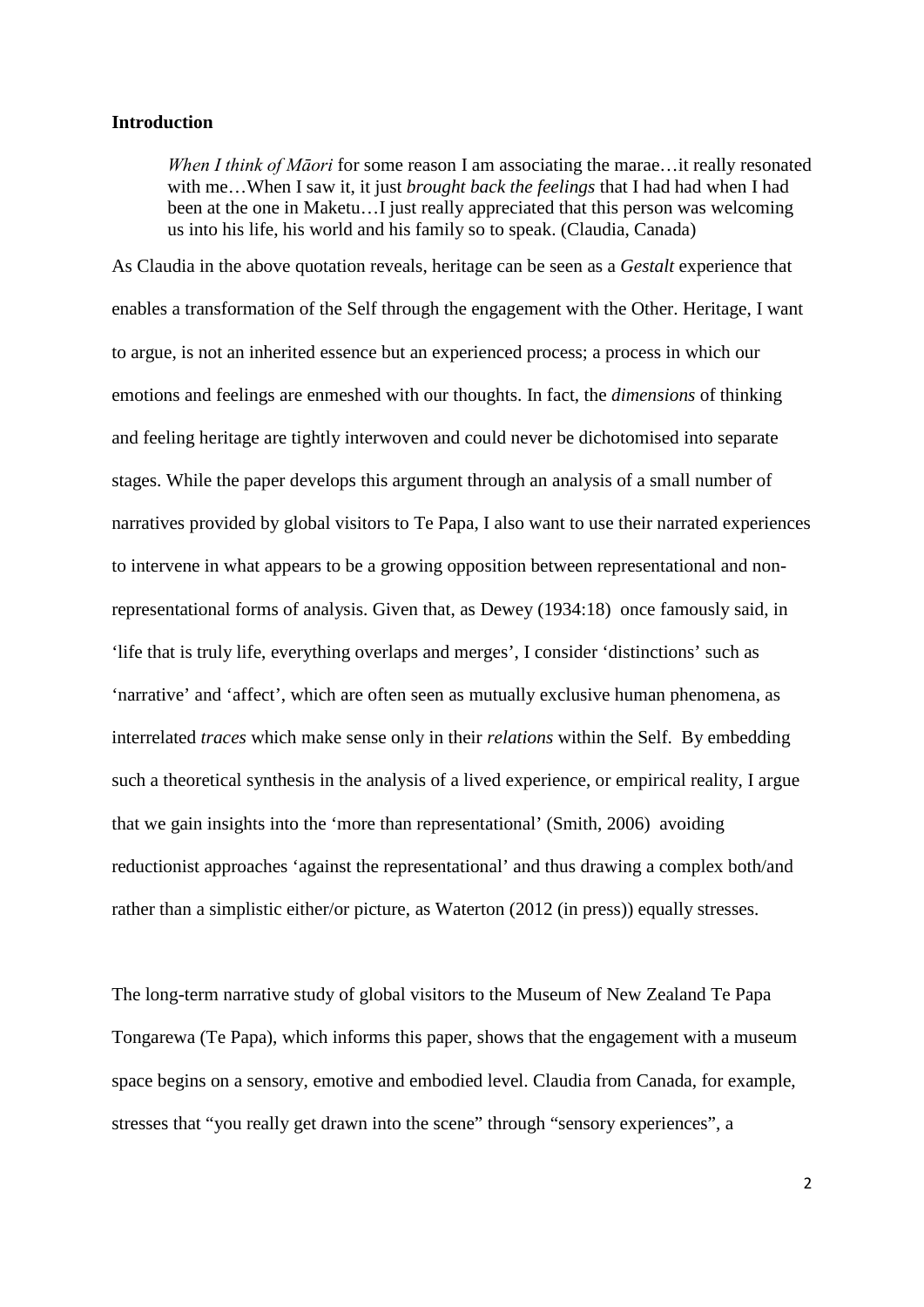hermeneutic condition I term *emotive and sensory contextualisation*. Visitors' narrations reveal the ubiquitous presence of the emotive dimension throughout the experience. The ontological sense of a feeling, the feeling of being, first precedes and is then permanently intertwined with intellectual and interpretive processes. While language performs as the main cultural tool for the 'growth of meaning' [\(Johnson, 2007\)](#page-13-2), certain meanings remain on an embodied level as "internal understandings", as Claudia put it, and resist any attempt of formal verbalisation. In the context of Te Papa, with its strong bicultural approach to the representation of New Zealand culture and identity, this emotive trajectory carries through the visitors' own cross-cultural journeys within this material museum space, manifesting itself as *cultural feelings*.

#### **Theoretical Framework: Feelings as Interpretations**

My argument for *feelings as interpretations* receives theoretical support through a better understanding of how emotions and feelings work. According to Damasio [\(2000\)](#page-12-0), emotions are unconscious and outward directed responses to the environment while feelings are inward directed reflections requiring consciousness. Remarkably, even unconscious emotions have an evaluative and embodied interpretive dimension. Damasio [\(2003:54\)](#page-12-1) argues that 'Emotions provide a natural means for the brain and mind to evaluate the environment within and around the organism, and respond accordingly and adaptively.' Consequently, these 'immanent' or 'embodied meanings' [\(Johnson, 2007\)](#page-13-2) feed directly into our conscious interpretations. To put it succinctly, feelings have an inherently hermeneutic quality linking the *conditions and processes of meaning-making* in an embodied way, as we witness in the interpretive sections. But first I need to translate the theoretical argument into a methodological framework.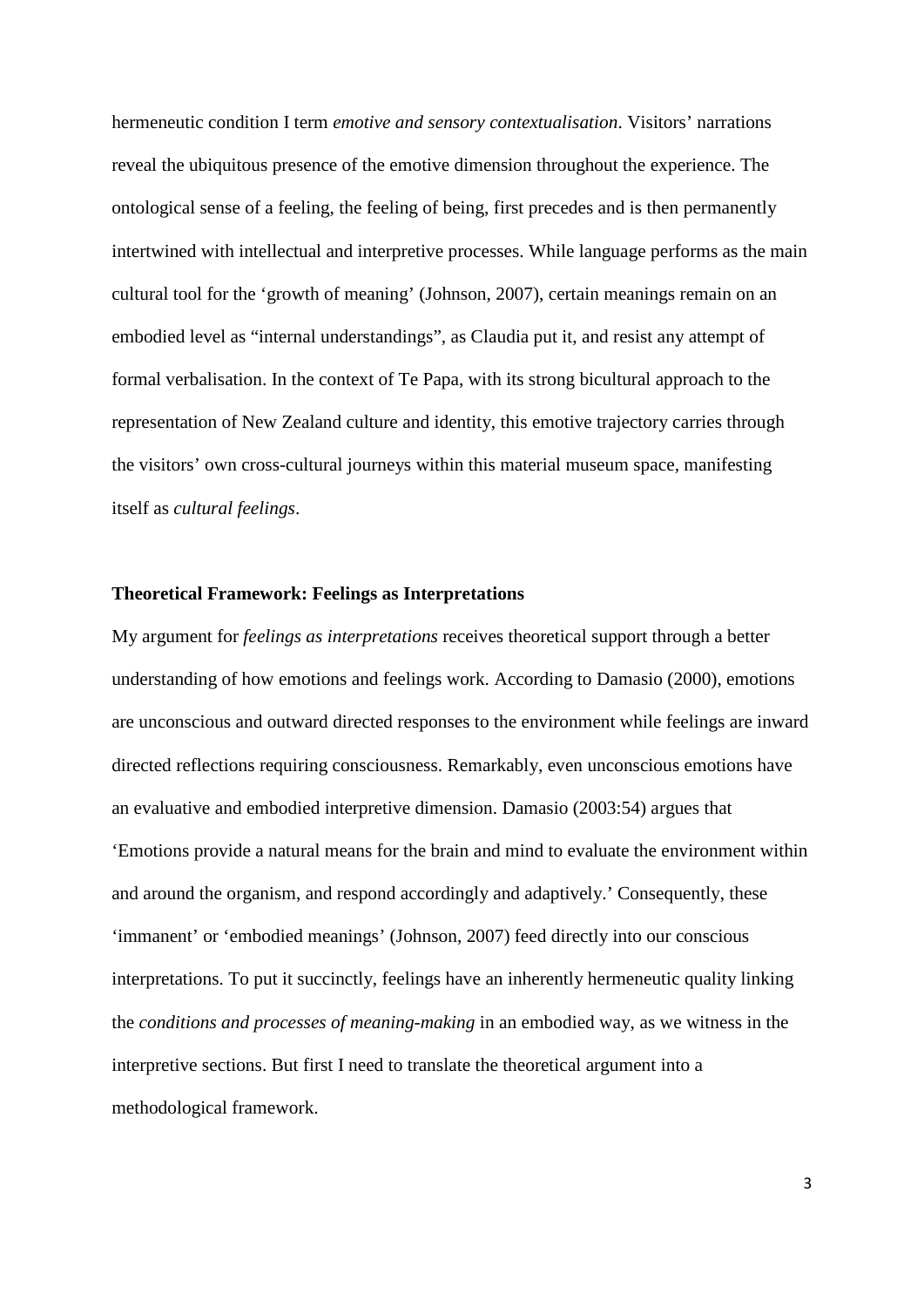#### **Methodological Framework: Embodied Hermeneutics**

Since I consider *feelings as interpretations* embedded in narrative contexts such as culture, biography and history, I need to employ hermeneutics as a methodological tool because it places the individual experience within a socio-cultural context and in the process illuminates the hermeneutic circle connecting the whole and its parts [\(Dilthey, 1976\)](#page-12-2). 'The individual person in his independent existence is', as Dilthey [\(1976:181\)](#page-12-2) argues, 'a historical being' entangled in a 'whole web of relationships'. The interpretive dissection of this complex cultural world contrasts 'hermeneutics' with 'phenomenology' since 'the subject of which it speaks is always open to the efficacy of history' [\(Ricoeur, 1981:111\)](#page-13-3). Ricoeur [\(1981:123\)](#page-13-3) allows an integrated synthesis by emphasising that 'perception 'represents' because it is already the seat of a work of interpretation', thus complicating the logic of binary opposition between either representation or non-representation. Consequently, 'phenomenology' immediately 'encounters the concept of interpretation' and 'can be realised only as hermeneutics' [\(Ricoeur, 1981:123;128\)](#page-13-3). Ricoeur [\(1981:118;115\)](#page-13-3), however, stresses equally the 'phenomenological presupposition of hermeneutics' by 'subordinating *Sprachlichkeit*', the claim of 'the lingual condition...of all experience' and its 'expressibility in principle', to the 'pre-linguistic...structure of experience'.

Ricoeur's [\(1981\)](#page-13-3) emphasis on the phenomenological dimension of hermeneutics is a crucial point but it is still linguistically dominated since the proclaimed 'subordinating' implies that experience 'comes to language' in its search for meaning. While I equally argue for hermeneutics due to its historical contextualisation of the subjects under scrutiny, I fundamentally disagree with such 'linguistic absolutism' and the exhaustive reduction of meaning to language. In fact, I intend to hermeneutically demonstrate this assertion to be an impoverishing view of the human experience. Although I interrogate experiences as

4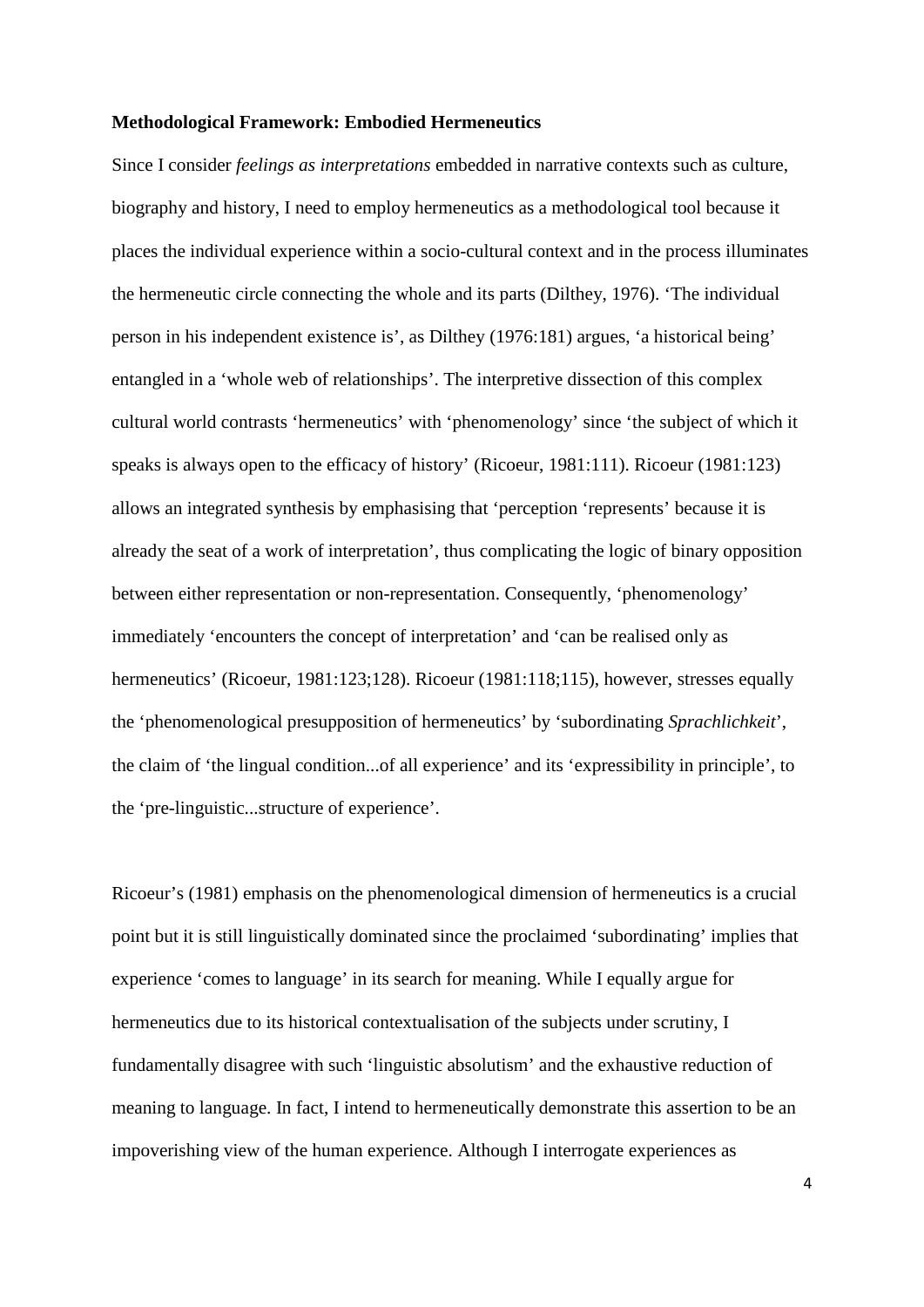interpretations via a narrative analysis, this does not amount to a claim that we would ever be able to verbalise all meanings. Many meanings will be interpreted but remain *feelings* or 'embodied meanings'.

It is clear that by employing a narrative approach, I will get access to only mediated and reflective feelings rather than subconscious emotions. Given the inherently evaluative nature of such feelings, which I lay bare both theoretically and empirically, I am able to hermeneutically grasp their meaning even when they lack elaborated verbalisation. As reiterated throughout this study, some meanings remain feelings without further linguistic expression. In Davidson's [\(2006\)](#page-12-3) study of mountaineers, for example, it was simply a 'mountain feeling'. What is required I believe is an *embodied hermeneutics* with a sensitivity beyond the spoken word without, however, committing phenomenological decontextualisation. Language, although being inherently selective and reductive of the *Gestalt*  experience, is our 'great vehicle for the growth of meaning' [\(Johnson, 2007:266-67\)](#page-13-2). It is this 'growth of meaning' or interpretation as a 'development of understanding' [\(Ricoeur, 1981\)](#page-13-3) that we witness in this article.

#### **The Conditions of Meaning-Making: Senses, Feelings and Embodiment**

I turn now to the interviewees' stories and my examination of the research material which, as I attempt to show, expose *senses, feelings and embodiment* as *conditions of meaning-making*, or hermeneutic foundations, that facilitate the subsequent interpretive *processes of meaningmaking* [\(Schorch, forthcoming\)](#page-13-4). Here Michelle from the USA narrates her experience of the *earthquake house*:

*We walked into the little house and then there was an earthquake and it reminded me a little bit about when I lived in Los Angeles.* Well, I think I was probably a teenager and we had an earthquake and I woke up with my bed just shaking and shaking. I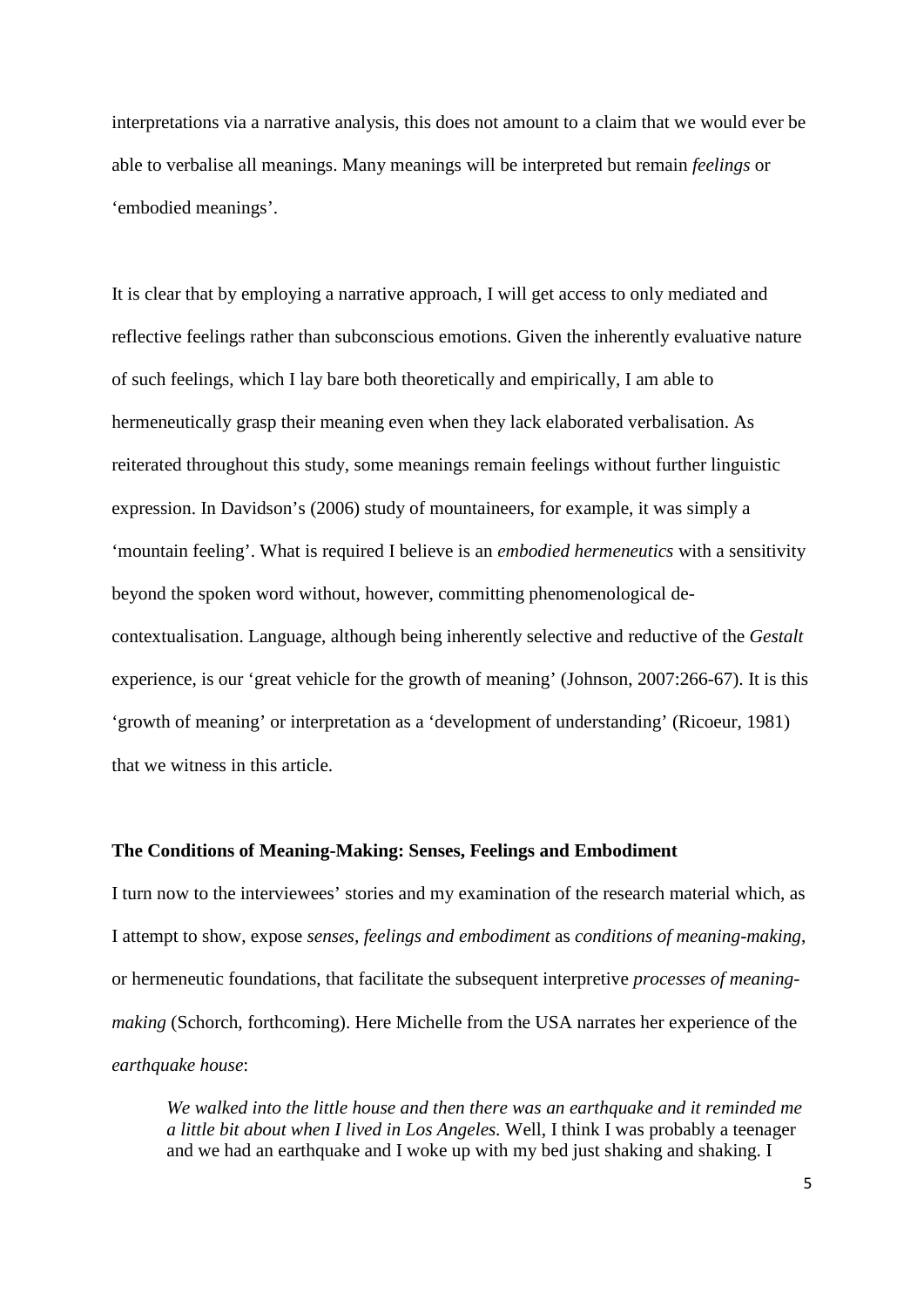couldn't figure out what was happening. And then I finally realised 'oh it's an earthquake'. It wasn't a terrible earthquake where people were, you know, losing their homes, but things fell off the shelf and dishes could have been broken...*But just experiencing an earthquake in the museum, I am sure a lot of people had never experienced what that would be like.*

The significance of prior understandings [\(Ricoeur, 1981\)](#page-13-3) and prior experiences [\(Dewey,](#page-12-4)  [1934\)](#page-12-4) for any experience becomes obvious in Michelle's story. In this context, the narration provides an example of a *multisensory and emotive contextualisation* as *condition of meaning-making*. This leads to an embodied 'interactivity' as 'self-inscription' [\(Witcomb,](#page-13-5)  [2003\)](#page-13-5) in a way that goes beyond 'narrative'. The latter could never fully capture or contextualise the human experience of an earthquake since it can only objectify the visceral dimension. Experiencing an earthquake lacks 'expressibility', the alleged 'lingual condition...of all experience' [\(Ricoeur, 1981:115\)](#page-13-3), and will remain a *feeling* or "internal understanding". Michelle's articulation also proves that any conscious experience and thought process has an imaginative quality [\(Jackson, 1998\)](#page-13-6). In other words, "experiencing an earthquake" can never be disassociated from feeling, rationalising and imagining an earthquake.

Susan, also from the USA, refers below to the same exhibit and provides further empirical evidence of these assertions:

And I also found interesting that New Zealand was at such a big risk for earthquakes, I found that interesting. I wasn't home, but at home this past summer there was a 5.2 on the Richter scale in Chicago and they felt it in St. Louis and Indianapolis, which is kind of big because like St. Louis is more than 400 miles away from Chicago, Indianapolis is 300 miles from Chicago. It's kind of a big deal. *Standing in the house like feeling it shake, I was like 'oh, so this is what my mom was talking about, this is kind of interesting'…when you walk into the house and you get to feel an actual house shaking, most people have never lived through an earthquake.*

Susan's experience arises out of a multisensory, emotive and embodied 'object-subject interaction' [\(Dudley, 2009\)](#page-12-5), a process of active and mutual engagement between Self and the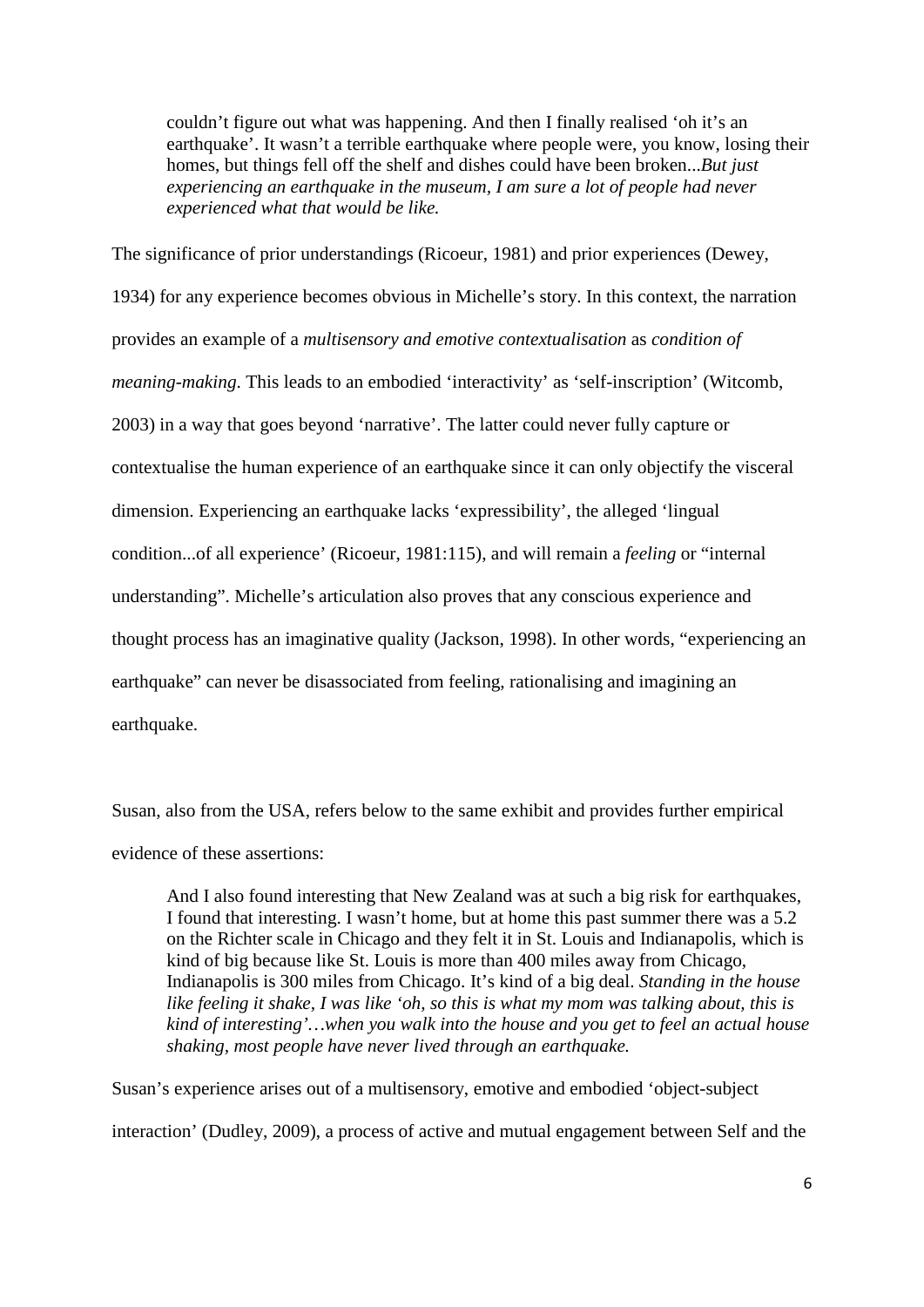physical world. "Standing in the house like feeling it shake" provokes a deeper understanding of "what", according to Susan, "my mom was talking about". This emphasises the active character of 'perception'. Dewey [\(1934:54\)](#page-12-4) stresses that perceptions are not passive and isolated receptions but transactionally constituted actions because 'for to perceive', he puts it, 'a beholder must *create* his own experience'. Damasio [\(1994:225\)](#page-12-6) offers neuroscientific support for this philosophical claim: 'Perceiving is as much about acting on the environment as it is about receiving signals from it.' Once again the supposedly rigid border between nonrepresentation and representation is blurred.

In continuing her story, Susan exclaims that "we have all of our senses for a reason". According to her, "being able to...experience and touch that and feel that and look at that" makes the museum experience "a little different". In fact, the multisensory access to exhibitions and objects beyond the common 'ocularcentric' [\(Dudley, 2009\)](#page-12-5) dominance in the 'museum's empire of sight' [\(Classen and Howes, 2006\)](#page-12-7) appears to Susan "almost...like a children's museum for adults". This conclusion applauds Te Papa's "set up", but equally highlights the artificial sensory alienation from childhood to adulthood in traditional approaches to education, learning and human development. 'Pervasive qualities' of any experience, however, are 'at once visual, auditory, tactile, social and cultural' [\(Johnson,](#page-13-2)  [2007:72\)](#page-13-2). Susan attests both empirically and theoretically to this 'relational character of perception' [\(Jackson, 1998\)](#page-13-6) and proceeds with the narrative reflection on her multisensory museum journey:

*Well, I mean you can always look at the carvings and you can see the intricate detail, but not until you actually feel the wood or the stone, because your eyes can only see so much detail depending on how good your vision is, but your finger tips are extremely sensitive and you can feel the detail even more than just viewing it. And you just take on a more a better appreciation,* you realise 'that's right, this is wood, that's extremely difficult to do, this is stone, this takes so much time, so much back ache and can you imagine having to bend down and look at it like this?!' *And just it's a*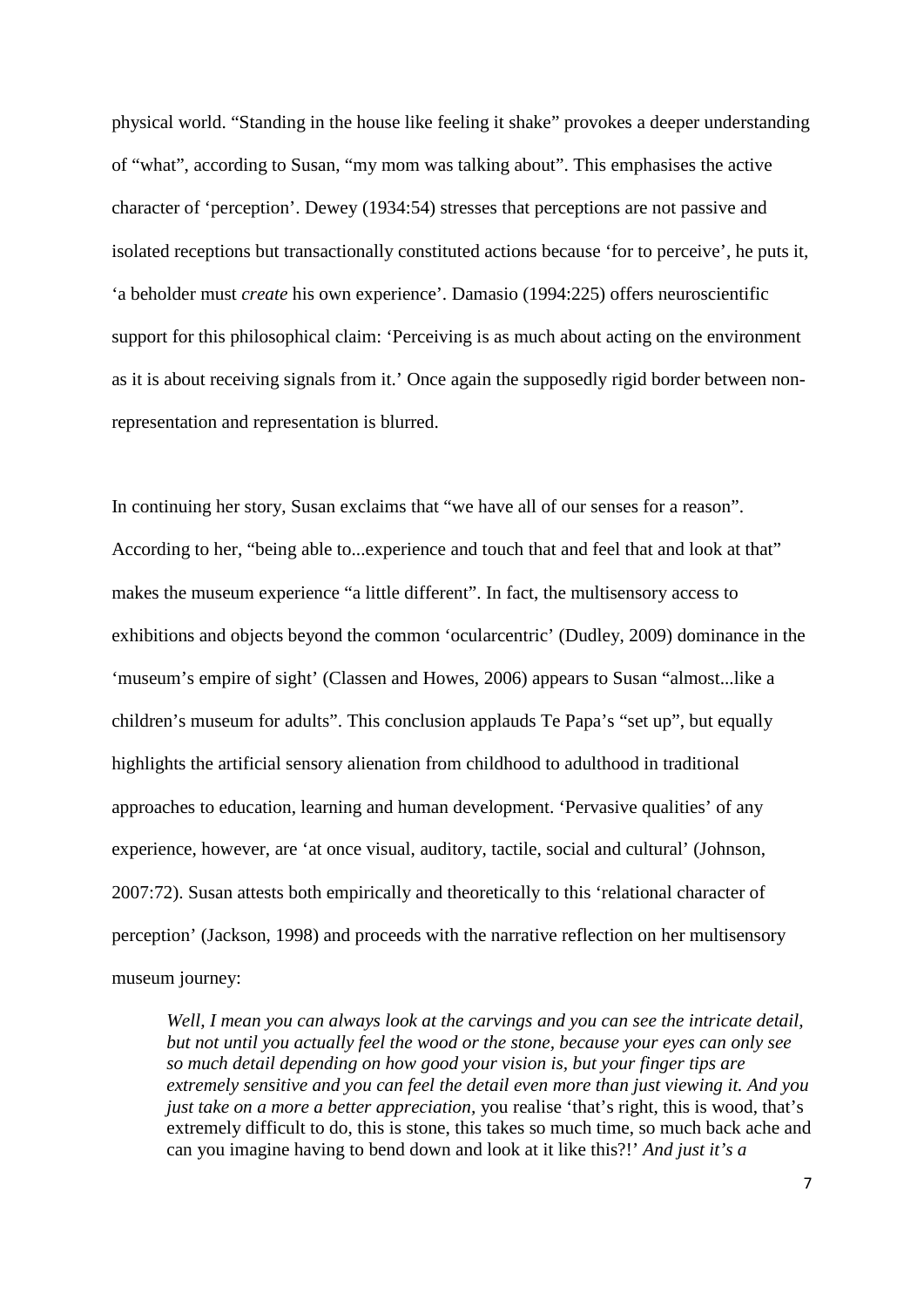*different appreciation like something you don't normally think about in everyday life*… I don't know it's just a very, *it's awe, I was very awestruck, it was beautiful.*

Susan's multisensory, emotive and embodied engagement flows into the interpretive construction of meanings integrating the conditions and processes of meaning-making in a circular hermeneutic trajectory. The 'corporal encounter' creates a 'medium of intimacy', as Classen and Howes [\(2006:200;202\)](#page-12-7) argue, which enables Susan's hand to encounter 'the traces of the hand of the object's creator' and thus connect to *both* 'sensory as well as social biographies' of a carved object or material reality. Jackson [\(1998:57\)](#page-13-6) sums up my preceding theoretical line of thought by stating that 'to perceive an object is not simply to see, hear, smell or touch it', as '*the* psychological fallacy' would have us believe, 'it is to make sense of what one senses, to partake of its meaning'. In Susan's case, 'to partake of its meaning' leads to a "better appreciation" beyond "everyday life" which leaves her "very awestruck". Senses and feelings merge in the process of meaning-making causing an embodied or "internal understanding" far beyond linguistic 'expressibility'.

### **The Processes of Meaning-Making: Cultural Feelings**

If the interpretive human condition could never be completely grasped by words, then neither do our innate sensory and emotive engagements pose a threat to some 'higher' form of knowledge and 'truth' in a museum context, as Williams [\(2003\)](#page-13-7) claims. Dewey [\(1934:118\)](#page-12-4) reminds us that, instead, 'sense qualities are the carriers of meanings'. Dewey [\(1934:119\)](#page-12-4) continues to alert us to the 'qualitative determinations', the 'felt sense' [\(Johnson, 2007\)](#page-13-2), of any thought, knowledge or 'truth' *itself* and exposes such dichotomising accusation as naivety: 'We cannot grasp any idea, any organ of mediation, we cannot possess it in its full force, until we have felt and sensed it, as much so as if it were an odor or color.' It is again Susan who provides more empirical insights on this point: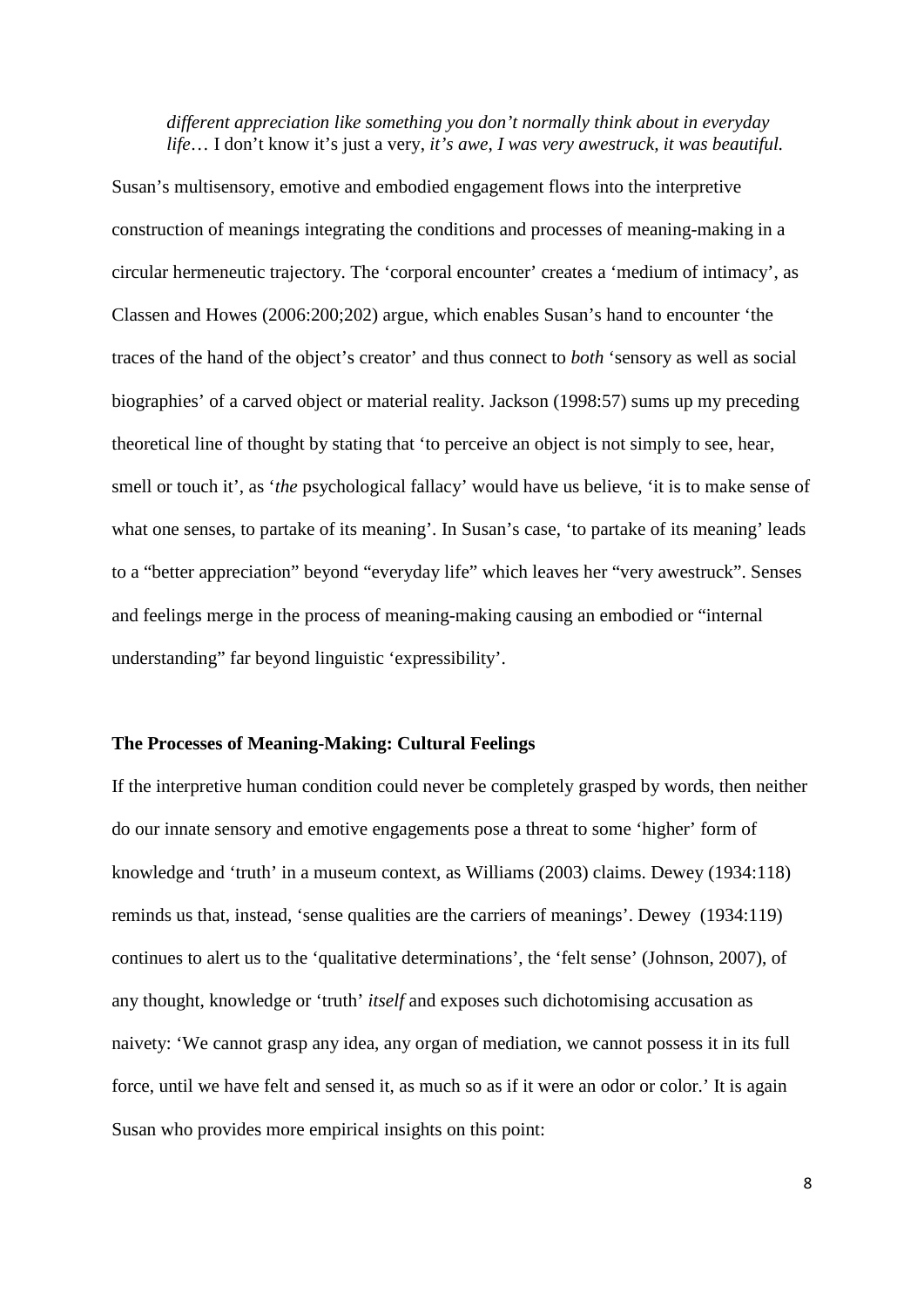And then looking at the canoe and seeing how small of a canoe that is, how wide it is and *trying to imagine* a six-foot man sitting in that cross-legged or even hunched down, *being able to feel* that and like 'that's crazy'. You know*, I wouldn't be able to experience that if it was set up behind glass and like looking at it. I wouldn't actually be able to tell the depth I feel. And that not just me personally, but you just, you can almost feel yourself stepping into the canoe when it's set up in the middle of the floor like that and when you are able to walk into the building…*

We can again discern that senses, feelings, imagination, thought and understanding are not separate or diametrically opposed entities, but mutually dependent, interrelated and overlapping *dimensions of the conditions and processes of meaning-making.* Remarkably, even this narrative reflection and retrospective mediation of the actual experience reveals these dynamics of the *Gestalt*, the unified whole. Given the limits of this study and the general impossibility of gaining direct access to a 'pure' experience, we can only speculate about the intermeshed richness of Susan's actually experienced 'situation' and its 'pervasive' or 'individualising quality' [\(Jackson, 1998\)](#page-13-6). Susan carries on to "to tell the depth I feel":

I have always loved jade….And being able to see the big stone sitting in the, is it the Blood, Earth & Fire display?!...*Just being able to touch that, again it's touching it and feeling it and seeing exactly how smooth it is and just being able to really look at the detail instead of it sitting in the glass behind a case.* And hop, there it is, you know, you can't really touch it and like oh that's great. And my brain kind of it gets fried eventually. You know you are walking around looking at the displays and you are reading over it and you start just skimming through and picking up keywords and you halfway understand it, *but if you can like feel it and you are interested in it a little more you gonna understand it a little better…*

It becomes clear that to "feel" invites us to be "interested" and enables us to "understand". It follows that feelings possess an immanently hermeneutic quality. Susan's follow-up interview offers evidence of the long-term impact of the multidimensional interplay between *senses, feelings and embodiment*. 'Experience and memory are', according to Chakrabarty [\(2002\)](#page-12-8), 'embodied knowledge'. Embodiment performs simultaneously as condition and process of meaning-making. It lives on in memory, in Susan's case as a "fe[lt] …presence":

The displays and exhibits that I really remember were the Māori displays and the, I don't remember what it was called, not like a temple but a meeting room where they perform their meetings?! And you were able to take off your shoes and enter in and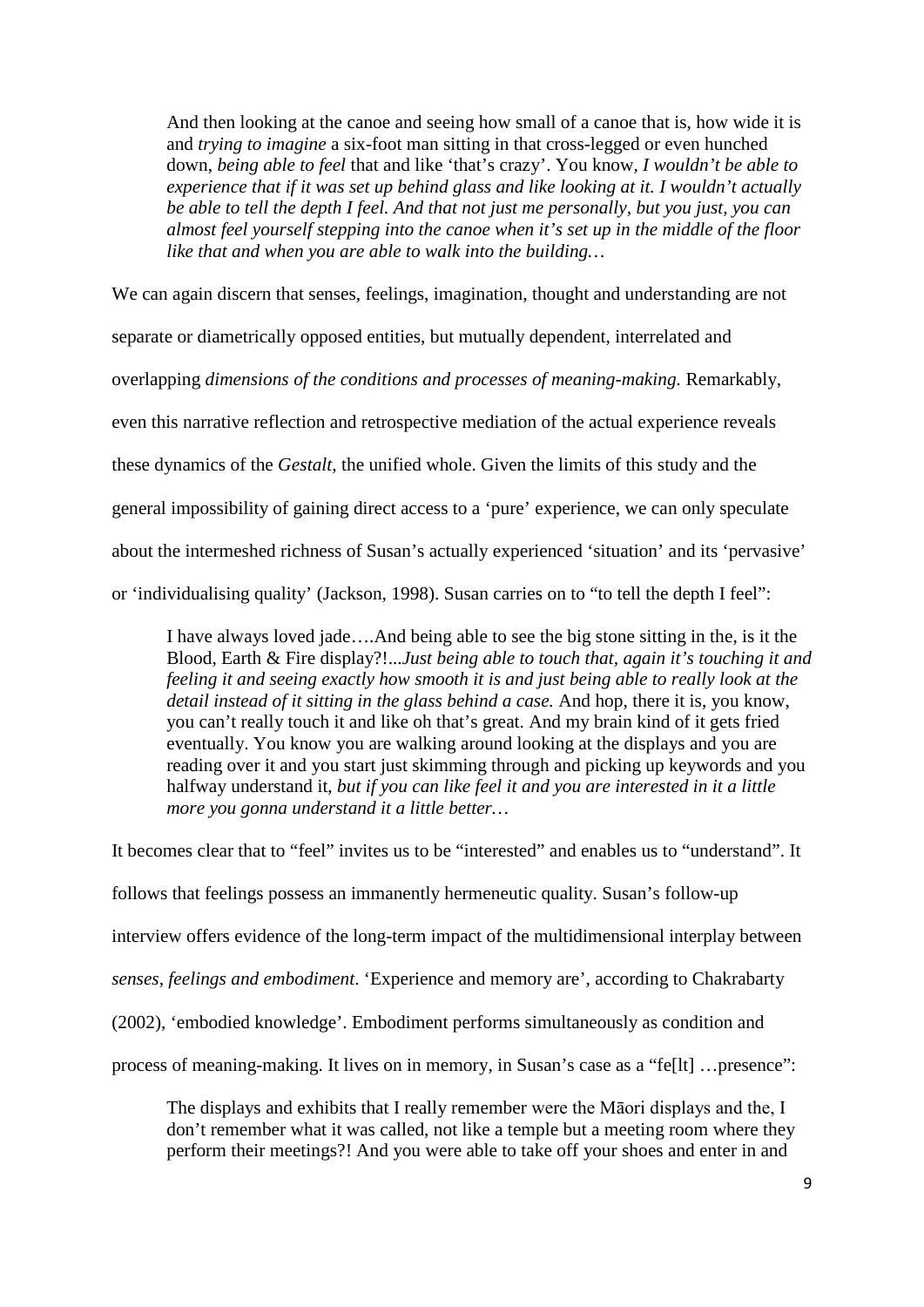just kind of sit there and soak it all in. *You feel the presence and everything and like all the beautiful carvings and it's nice being able to touch everything and just look at the different, the very beautiful intricate details on the carvings.*

For Susan, a "fe[lt]...presence" seems to imprint on her memory more profoundly than factual information such as the name of the "Māori displays". While cultural critiques may delight in detecting new ammunition for their accusations of sensory and emotive 'trivialisation', I find that conversely this presents further evidence for the inescapably embodied anchoring of meanings. The challenge in life as in museums lies in maintaining and nurturing a healthy balance of *all dimensions of the conditions of meaning-making*. In the context of this article, the empirical evidence demonstrates that the conditions and processes of meaning-making are tightly interwoven with the construction of memories.

### **Conclusion**

By arguing for *feelings as interpretations* in theoretical, methodological and empirical terms, I have shaped an integrated synthesis of *both* representational *and* non-representational dimensions. If the human experience, the 'most ineffable of cultural phenomenon'[\(Healy and](#page-13-8)  [Witcomb, 2006:1.4.\)](#page-13-8), is the point of departure, then either/or approaches will not do the trick. Such dualisms are specific products of the intellectual, or abstract, world and should not be simply imposed on empirical realities thus foreclosing any nuanced understanding. The objects of the material world *themselves* 'have sensory as well as social biographies' [\(Classen](#page-12-7)  [and Howes, 2006:200\)](#page-12-7). To put it differently, nothing is ever only material but embedded in the complex grammar and ecology of embodied culture and cultural embodiment.

I have shown that senses, feelings and embodiment interact with narrative in the quest for meaning. These *dimensions* and *traces* are inextricably entangled within the human experience: without one another, they wither and die. In order to maintain such a holistic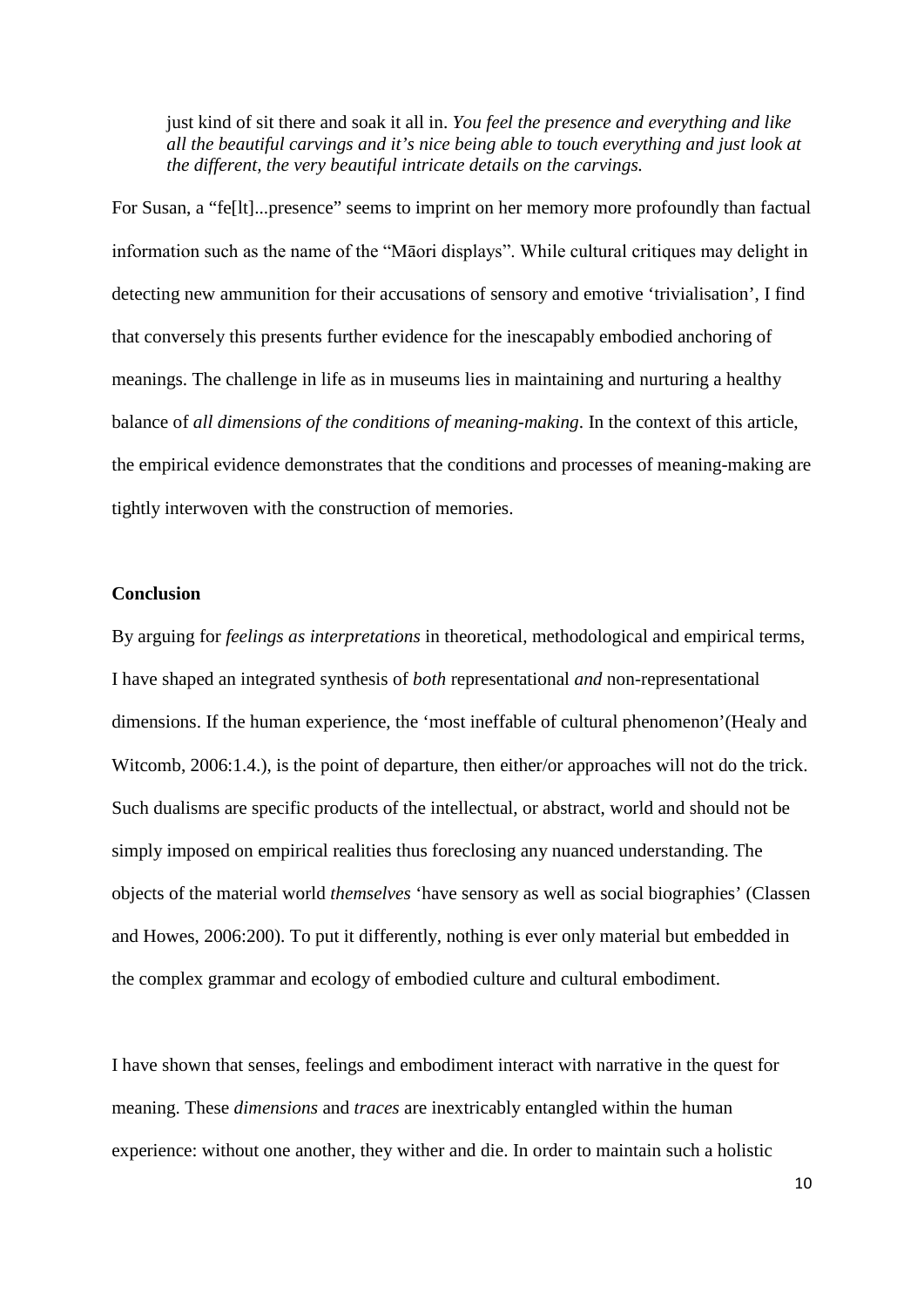awareness, I think it requires a shift from an oscillating to a circular dialectic which tracks the hermeneutic *relations* between the whole and its parts, and vice versa. I have pursued this with an embodied hermeneutics and my 'distinction' between the *conditions and processes of meaning-making* through an understanding of interpretive actions, movements and performances made by cultural actors should offer a useful basis for more ethnographic research dissecting the 'moments' and 'processes' of heritage. Our knowledge of the physicality of the museum experience (Dudley) and of 'what exactly people do…with the concept of heritage itself' [\(Smith, 2006:45\)](#page-13-0) is still very limited, which emphasises the need to carry the phenomenon of heritage from the world of abstract reasoning into the realm of lived experience.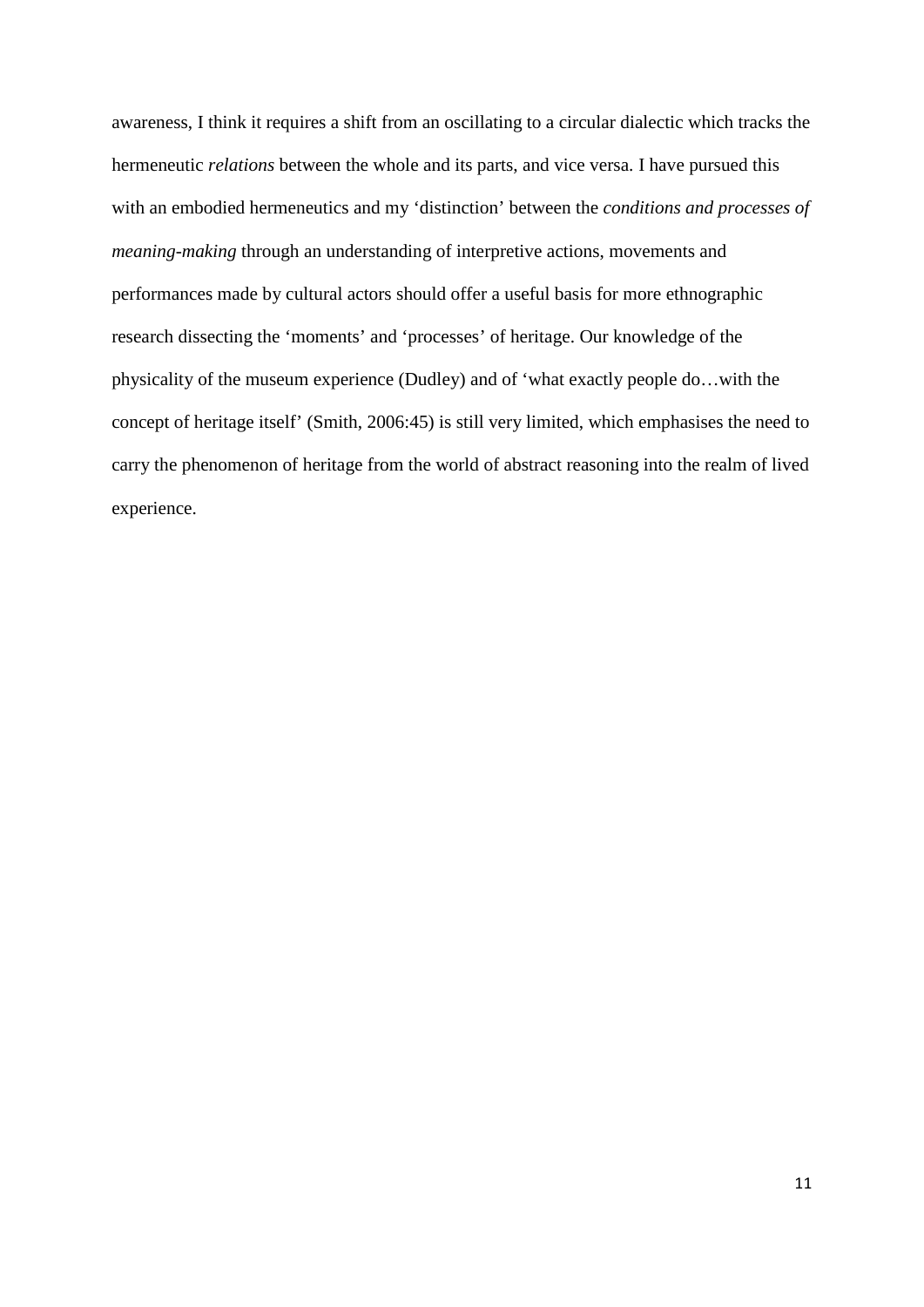Arendt, H. 1958. *The human condition,* Chicago, University of Chicago Press.

- Bauman, Z. 1978. *Hermeneutics and social science: Approaches to understanding,* London, Hutchinson.
- Bedford, L. 2004. Working in the subjunctive mood: Imagination and museums. *Curator: The Museum Journal,* 47**,** 5-11.
- Bhabha, H. K. 1994. *The location of culture,* London & New York, Routledge.
- Bruner, E. M. 2007. Abraham Lincoln as authentic reproduction: A critique of postmodernism. *In:* Knell, S. J. (ed.) *Museums in the material world.* London & New York: Routledge.
- Bruner, J. 1990. *Acts of meaning,* London, Harvard University Press.
- <span id="page-12-8"></span>Chakrabarty, D. 2002. Museums in late democracies. *Humanities Research,* IX**,** 5-12.
- <span id="page-12-7"></span>Classen, C. & Howes, D. 2006. The museum as sensescape: Western sensibilities and Indigenous artifacts. *In:* Edwards, E., Gosden, C. & Phillips, R. B. (eds.) *Sensible objects: Colonialism, museums and material culture.* Oxford and New York: Berg.
- <span id="page-12-6"></span>Damasio, A. R. 1994. *Descartes' Error: Emotion, reason, and the human brain,* New York, Harper Collins Publishers.
- <span id="page-12-0"></span>Damasio, A. R. 2000. *The feeling of what happens: Body, emotion and the making of consciousness,* London, Vintage.
- <span id="page-12-1"></span>Damasio, A. R. 2003. *Looking for Spinoza: Joy, sorrow, and the feeling brain, Orlando, FL,* Harcourt.
- Daugbjerg, M. & Fibiger, T. 2011. Introduction: Heritage gone global. Investigating the production and problematics of globalised pasts. *History and Anthropology,* 22**,** 135- 147.
- <span id="page-12-3"></span>Davidson, L. 2006. *A mountain feeling: The narrative construction of meaning and self through a commitment to mountaineering in Aotearoa/New Zealand.* PhD, Monash University.
- Denzin, N. K. 1989. *Interpretive interactionism,* Newbury Park, California, Sage.
- <span id="page-12-4"></span>Dewey, J. 1934. *Art as experience,* London, George Allen & Unwin Ltd.
- <span id="page-12-2"></span>Dilthey, W. 1976. *Selected writings,* Cambridge, University Press.
- <span id="page-12-5"></span>Dudley, S. H. 2009. Museum materialities: Objects, sense and feeling. *In:* Dudley, S. H. (ed.) *Museum materialities: Objects, engagements, interpretations.* London: Routledge.
- Edwards, E., Gosden, C. & Phillips, R. B. (eds.) 2006. *Sensible objects: Colonialism, museums and material culture,* Oxford and New York: Berg.
- Featherstone, M. 1990. Global culture: An introduction. *In:* Featherstone, M. (ed.) *Global culture: Nationalism, globalization and modernity.* London: Sage.
- Gable, E. 2006. How we study history museums: Or cultural studies at Monticello. *In:* Marstine, J. (ed.) *New museum theory and practice: An introduction.* Malden, MA: Blackwell Publishing.
- Gable, E. & Handler, R. 2007. After authenticity at an American heritage site. *In:* Knell, S. J. (ed.) *Museums in the material world.* London & New York: Routledge.
- Greenblatt, S. 1991. Resonance and wonder. *In:* Karp, I. & Lavine, S. D. (eds.) *Exhibiting cultures: The poetics and politics of museum display.* Washington, DC: Smithsonian Institution Press.
- Gregg, M. & Seigworth, G. J. (eds.) 2010. *The affect theory reader,* Durham and London: Duke University Press.
- Gregory, K. & Witcomb, A. 2007. Beyond nostalgia: The role of affect in generating historical understanding at heritage sites. *In:* Knell, S. J., Macleod, S. & Watson, S. (eds.) *Museum revolutions: How museums change and are changed.* Oxon: Routledge.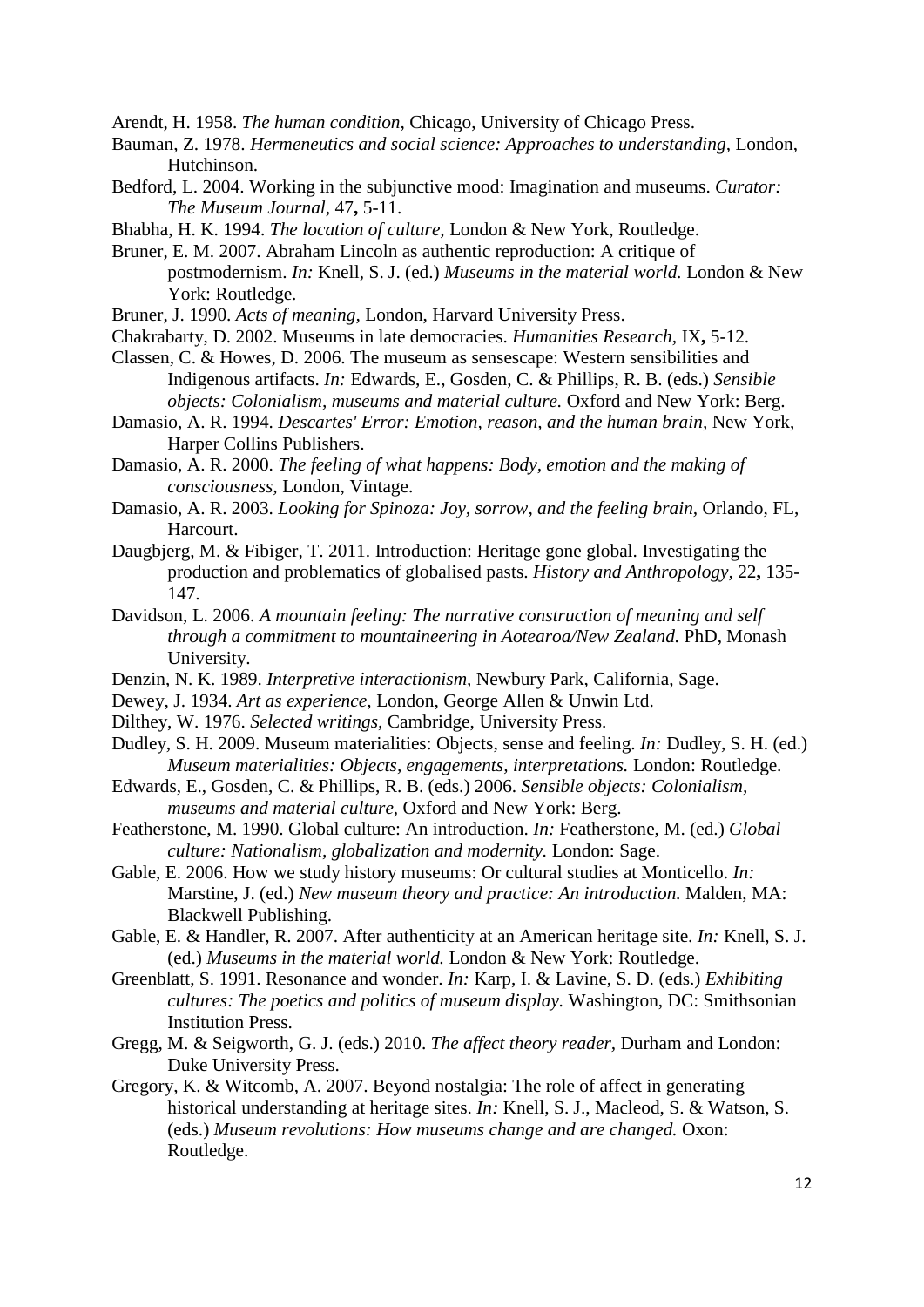- Harvey, D. C. 2001. Heritage pasts and heritage presents: temporality, meaning and the scope of heritage studies. *International Journal of Heritage Studies,* 7**,** 319-338.
- <span id="page-13-8"></span>Healy, C. & Witcomb, A. 2006. Experiments in culture: An introduction. *In:* Healy, C. & Witcomb, A. (eds.) *South Pacific museums: Experiments in culture.* Melbourne: Monash University ePress.
- Hutchison, M. & Collins, L. 2009. Translations: experiments in dialogical representation of cultural diversity in three museum sound installations. *Museum and Society,* 7**,** 92- 109.
- <span id="page-13-6"></span>Jackson, P. W. 1998. *John Dewey and the lessons of art,* New Haven & London, Yale University Press.
- <span id="page-13-2"></span>Johnson, M. 2007. *The meaning of the body,* Chicago & London, University of Chicago Press.
- Kaplan, F. E. S. 1995. Exhibitions as communicative media. *In:* Hooper-Greenhill, E. (ed.) *Museums, media, message.* London & New York: Routledge.
- Liu, J. H., Ng, S.-H., Gastardo-Conaco, M. C. & Wong, D. S. W. 2008. Action research: A missing component in the emergence of social and cross-cultural psychology as a fully inter-connected global enterprise. *Social and personality psychology compass,* 2**,** 1162-1181.
- Macdonald, S. 2009. Reassembling Nuremberg, reassembling heritage. *Journal of Cultural Economy,* 2**,** 117-134.
- Morphy, H. 2010. Afterword. *In:* Dudley, S. (ed.) *Museum materialities: Objects, engagements, interpretations.* London and New York: Routledge.
- Pamphilon, B. 1999. The zoom model: A dynamic framework for the analysis of life histories. *Qualitative Inquiry,* 5**,** 393-410.
- <span id="page-13-3"></span>Ricoeur, P. 1981. *Hermeneutics and the human sciences: Essays on language, action and interpretation,* Cambridge, Cambridge University Press.
- Riessman, C. K. 2008. *Narrative methods for the human sciences,* Los Angeles, Sage.
- Schorch, P. 2010. Humanising contact zones. *In:* Guntarik, O. (ed.) *Museums and ethnicity.* Edinburgh: MuseumsEtc.
- <span id="page-13-4"></span>Schorch, P. forthcoming. Museums and narrative meanings. *In:* Witcomb, A. & Message, K. (eds.) *Museum theory: An expanded field.* Oxford: Blackwell.
- Silverman, L. H. 1995. Visitor meaning-making in museums for a new age. *Curator: The Museum Journal,* 38**,** 161.
- <span id="page-13-0"></span>Smith, L. 2006. *Uses of heritage,* London and New York, Routledge.
- Thrift, N. 2008. *Non-representational theory: Space, politics, affect,* London and New York, Routledge.
- Treinen, H. 1995. Ausstellungen und Kommunikationstheorie. *In:* Deutschland, H. D. G. D. B. (ed.) *Museen und ihre Besucher: Herausforderungen in der Zukunft* Berlin: Argon.
- <span id="page-13-1"></span>Waterton, E. 2012 (in press). Landscape and non-representational theories. *In:* Howard, P., Thompson, I. & Waterton, E. (eds.) *The Routledge Companion to Landscape Studies.* London: Routledge.
- Wengraf, T. 2001. *Qualitative research interviewing: Biographical narrative and semistructured methods,* London, Sage.
- <span id="page-13-7"></span>Williams, P. 2003. *New Zealand's identity complex: A critique of cultural practices at the Museum of New Zealand Te Papa Tongarewa.* PhD, University of Melbourne.
- <span id="page-13-5"></span>Witcomb, A. 2003. *Re-imagining the museum: Beyond the mausoleum,* London & New York, Routledge.